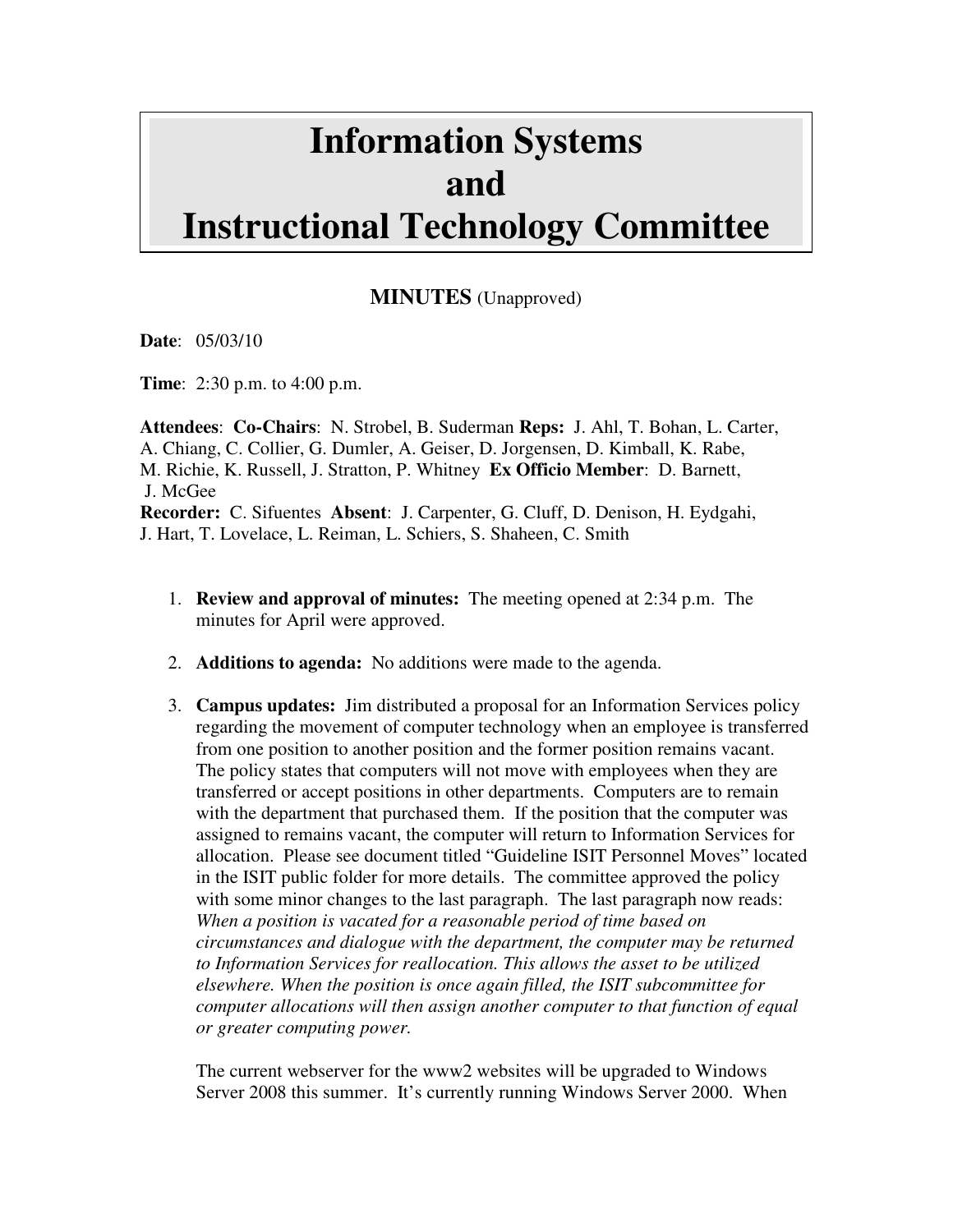this transpires the committee agreed that websites that had not been updated in over a year would be deactivated. A back-up will be made of all deactivated websites.

Nick Strobel has completed his two-year term as ISIT faculty co-chair. The new ISIT faculty co-chair for 2010-2012 will be Bill Moseley.

- 4. **District updates:** District IT managers are looking at doing their own "computer warranties" in order to save money. Currently our campus purchases a 3-year extended warranty for each computer purchased. The campus would save bit of money if they no longer purchased the warranties. The money saved would be intended for computers that need repair. District IT managers are checking to see if this will be worthwhile, where they can put this money and if they can protect the money saved (not have it go to the general fund) in order to use it for future computer repairs.
- 5. **Luminis:** The district and campus is still moving forward with Luminis. David Barnett and others are now beginning to expand the content of Luminis. David requested that everyone still continue to explore Luminis and contact him if they have any questions or comments.

Bonnie did not have an answer from Sean James regarding how much money has been spent on Luminis thus far.

6. **ISIT Unit Plan form:** Kristin Rabe was approached by a department regarding their request on the ISIT Unit Plan form. They were concerned that their items were not going to be purchased. Note that this department does not have representation on ISIT and therefore was not present for the discussions on the prioritization of technology requests from the ISIT Unit Plan forms.

The prioritized lists of equipment from the ISIT Unit Plan forms were discussed at the last few ISIT meetings. They were also discussed in Nick Strobel's ISIT Reports to the Academic Senate which contained the prioritized lists. All departments on campus should have representation on both of these committees to communicate information back to their departments. Committee members felt that the department should've had representation on the committee and the Academic Senate that would've communicated this information back to them.

Members felt that perhaps areas could be reminded at the beginning of the semester at various meetings such as Faculty Chairs Directors Council that it is important to have representation on committees and to communicate information received at these meetings back to their constituents (departments, areas, and coworkers).

Brief discussion was held about adding a statement to the ISIT Unit Plan form stating that areas and departments should have representation at the ISIT